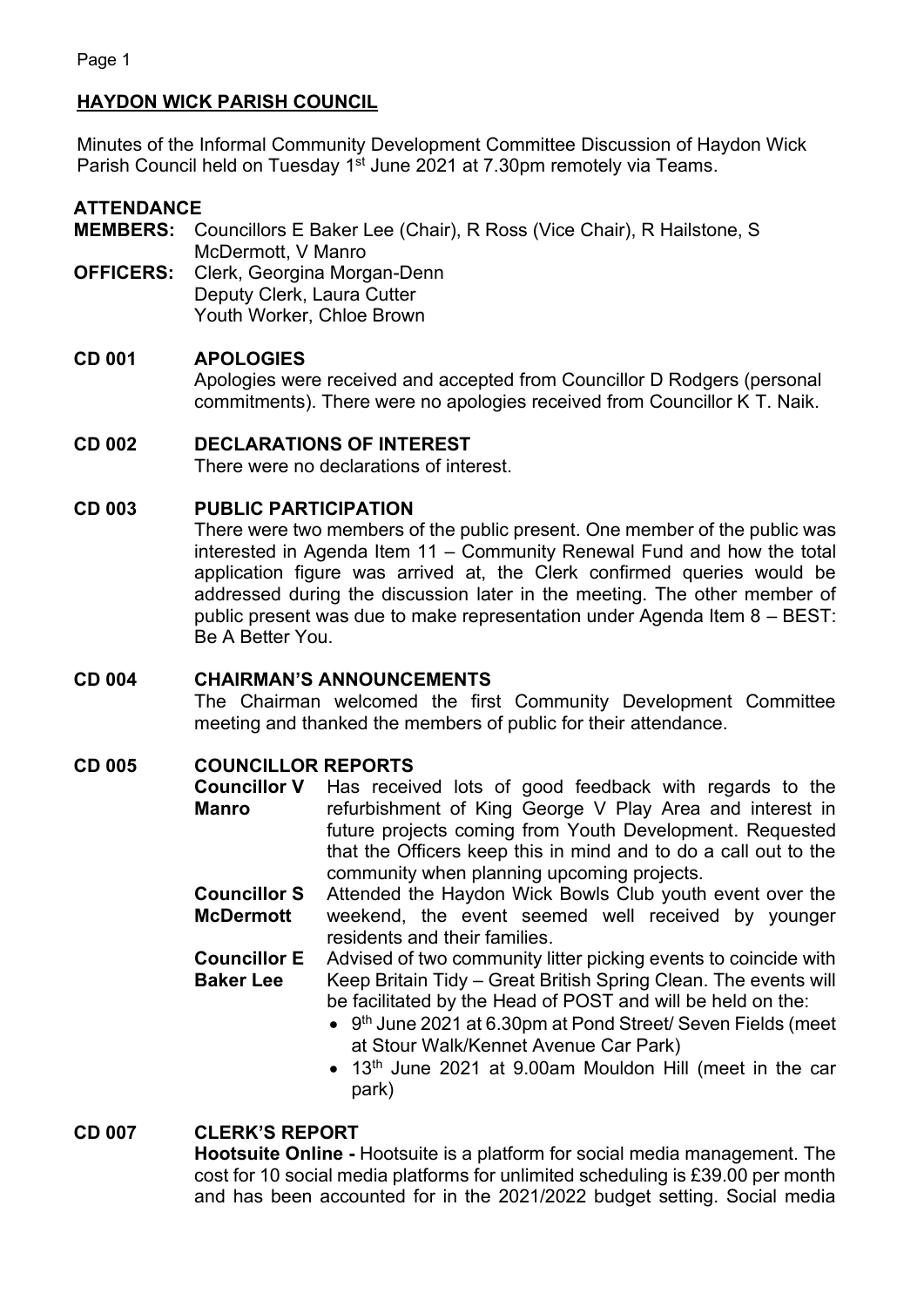performance statistics and Hootsuite user development will be reported at the August Community Development Committee meeting.

**Star Councils -** NALC's Star Council Awards are the only awards in England that recognise the local (parish and town) council sector's positive contribution to its communities, rewarding local councils, councillors, young councillors, county associations and clerks. This year the awards will focus on projects that have gone above and beyond regular duties during the COVID-19 pandemic. Whilst the Parish Council provided a great deal of support to the local community in many ways, it was decided that the Council would not meet all elements of the awarding criteria and would therefore apply next year for this award scheme. Some projects delivered by the Council have been celebrated in industry publications, such as the COVID Memorial Cherry Tree Planting project.

**Seven Fields Colouring Competition -** The Council has teamed up with local community artist, Marilyn Trew, to create a bespoke map of Seven Fields Nature Reserve. The concept of the map is to spread awareness of why the Local Nature Reserve is so important, to promote the partnership between Seven Fields Nature Reserve and the Parish Council, and to help residents navigate their way through the fields and educate the community on the types of wildlife and wildflowers that are there. A copy of the map has been shared on social media asking residents of all ages to enter the colouring competition, with a winning prize of a family picnic hamper being donated by Morrisons.

**TikTok Update -** Following feedback from the Council's external legal advisers, it has been decided not to progress with any TikTok related community engagement projects and instead to progress with other platforms that will target specific age ranges within the community.

**NHS National Thank You Day -** It has been suggested that a national NHS "Thank You Day", in commemoration of the efforts of key workers during the pandemic will take place on 4 July. This national thank-you day is still being debated, however, should it go ahead, some thought needs to be given as to if/how this will be marked by HWPC. Any creative suggestions from Councillors would be welcome. Councillors to highlight any other National awareness days to be recognised on HWPC social media in June/July/August.

**Committee Membership -** This Committee has two available non-Councillor (non-voting rights) seats to be allocated. Councillors asked to consider and make suggestions of members of the community that may fulfil this role.

#### **Haydon Wick on the Air: 105.5 Community Radio -** This

interview/broadcast takes places on the second Monday of every month. Interviews can be pre-recorded, socially distanced/remotely. Please email [events@haydonwick.gov.uk](mailto:events@haydonwick.gov.uk) know if you can be involved for July.

**Funding Update –** The Council has been successful in grant funding from Community Outbreak Management Fund, SBC), to the value of £4,500.00 to achieve an extension on the Dementia Café Co-Ordinator role and to incorporate additional covid safety measures and messaging.

#### **CD 008 HAYDON WICK COMMUNITY GRANTS SCHEME**

The Committee received an update from the Community Grants Sub Committee on two applications that it received during this round of grant applications. More information is needed from the first applicant as it was felt that there were other avenues to receive funding that they could explore as the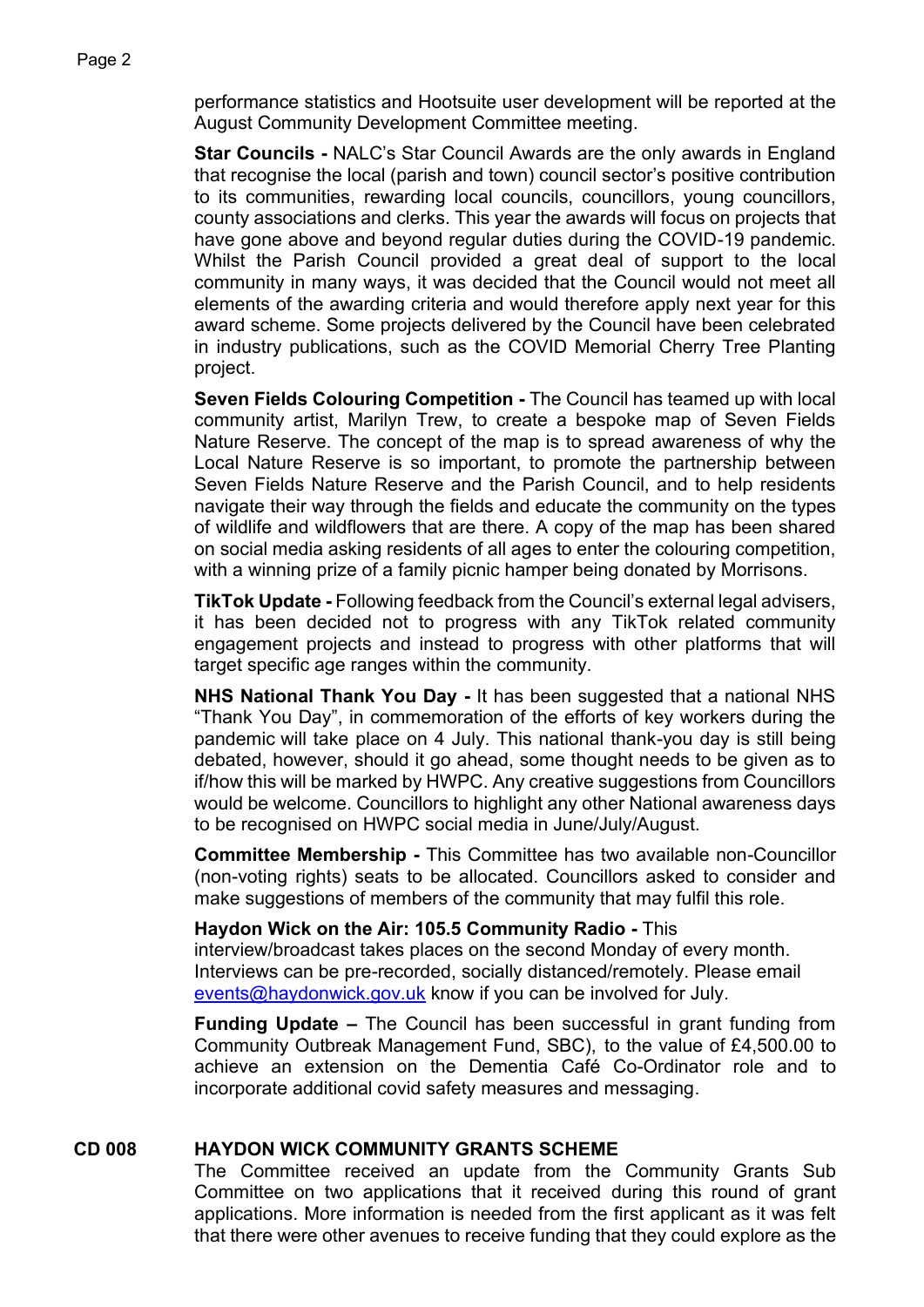service is Swindon wide and not specific to Haydon Wick, the Sub Committee will request further information and may bring to the attention of Full Council later in the month, if not time specific the Sub Committee will perhaps defer until the next grants meeting in September. The second applicant was present at the meeting and wished to introduce themselves, it was therefore agreed to defer its decision until after the applicant had made representation.

## **CD 009 BEST: BE A BETTER YOU**

The Operations Manager for BEST attended the meeting to introduce the registered charity that was set up in April 2020. The charity was set up just as the Covid-19 pandemic hit, but the charity has still been successful in specialising in youth services for children and young adults (aged 11 to 25) that may be at risk of exploitation. A programme is conducted by coaches specialising in mix of non-contact boxing, martial arts and a bespoke mentoring service which has proved to be a benefit to young people's mental health and wellbeing. Referrals have been received via local schools, social services, and the early intervention team at Wiltshire Police. A programme has been designed specifically for Haydon Wick via a community grant, catering for 25 young people to attend a session with BEST throughout the summer holidays. The programme consists of five sessions in total and is designed to help with social skills, resilience, mental health and wellbeing and to learn new skills. During the pandemic several school aged children have become socially isolated and have suffered with anxiety with returning to school and socialising again, the fear is that this may worsen during the summer holidays without having school routines to adhere to.

*20:01 The two members of public were asked to leave the meeting whilst the Committee received recommendations from the Community Grants Sub Committee.* 

The Community Grants Sub Committee confirmed it would like to support BEST's application as the program will benefit up to 125 young people within the parish of Haydon Wick and the targeted age range is also of interest as most of the Council's current youth events cater for younger primary school aged children. The Community Grants Sub Committee therefore recommended that the full grant of £2,450.00 to deliver this project is approved. **Proposed: Councillor V Manro Seconded: Councillor R Ross**

**Vote: Agreed unanimously.**

**RESOLVED: To approve the grant application submitted by BEST and award the full amount of £2,450.00.**

*20:11 One member of the public re-joined the meeting.*

#### **CD 010 YOUTH DEVELOPMENT**

The Committee received a verbal update from the Youth Worker on previous events and items that the Youth Development Team is working towards. The update included the success of the pop in & paint sessions, the sunflower planting, and the football sessions delivered by Allstarz at Trent Road Field. Positive feedback from the events and some new ideas have been shared by the participants for consideration. Future events include a meet and greet at King George V Play Area to hand out sunflowers and a Father's Day craft workshop.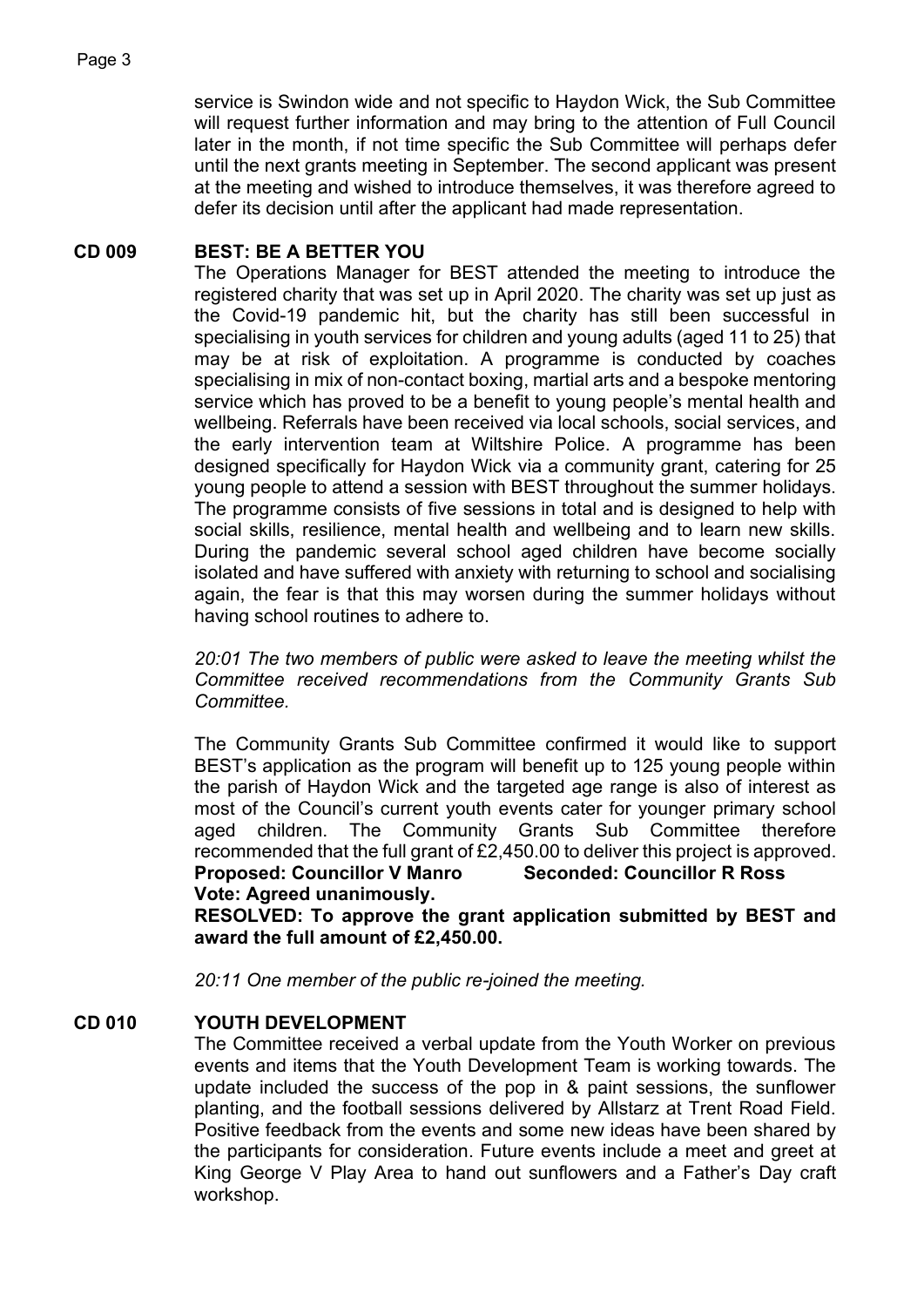# **CD 011 YOUTH DEVELOPMENT ACTIVITIES**

The Committee noted the Officers report on upcoming youth events and researching ideas. After discussion, the Committee agreed to recommendations 2 – 5 within the report. The Committee agreed to drop recommendation 1 which was for funding a one off event run by BEST, due to the grant application for a bigger project and collaboration superseding this, the money could be spent trialing other activities.

The Committee suggested that recommendation 5 could be included in a large scale event rather than as a one off, but for the Officers to continue investigating the proposal with provisions for insurance, suitable locations, and costs to bring a formal proposal back to a future committee meeting for consideration.

Councillor V Manro declared an interest as he is the Chair of the Licensing Committee at Swindon Borough Council.

**Proposed: Councillor V Manro Seconded: Councillor S McDermott Vote: Agreed unanimously.**

**RESOLVED: To agree the recommendations 2 – 5 within the report.**

- **2. To agree to continue to host children's craft session free of charge as part of the youth development and community engagement agenda; or to agree to charge a small fee to cover associated workshop material costs.**
- **3. To note the Youth Events program for June to August.**
- **4. To approve the cost and delivery of a youth football skills activity workshops in June/July up to the value of £100.00, cost to be covered by the unused community budgets (total £500.00, unused due to COVID) [4402/402 and 4413/402] Community budgets being carried forward from 2020/2021.**
- **5. To consider if the location/land will be provided free of charge for the pop up/inflatable fun fair proposal to allow the Officers to investigate further.**

#### **CD 012 SWINDON PARISH COUNCILS PARTNERSHIP OPPORTUNITY**

The Committee noted the Officers report retrospectively following confirmation from the Chairman of the Council to proceed due to the imminent deadline. Haydon Wick Parish Council, Central Swindon North Parish Council and South Swindon Parish Council (being the only Swindon based Parish Council's offering a Youth Service/ Youth Worker) have collaboratively submitted a bid to be included in a wider Swindon youth service provider consortium bid (15 partner organisations in total).

Working in partnership with other parish councils enables Haydon Wick to apply for the funding, to benefit from shared resources and to share learning through project development. All of which benefits the local community the Council serves.

The Parish Council worked collaboratively with South Swindon and Central Swindon North to make an application that complemented the larger scheme of the consortium (timescales of project delivery, within specific related boundaries of project objectives), and that would complement the existing work of youth services within the Parish's themselves.

The consortium as a whole made an application for £726,329.04 to provide a diverse, extensive program to facilitate young adults across Swindon, specifically targeting young adults who are not in education or employment. Of this bid, the 3 collaborating Parish Councils project(s) total to the value of £42,807.00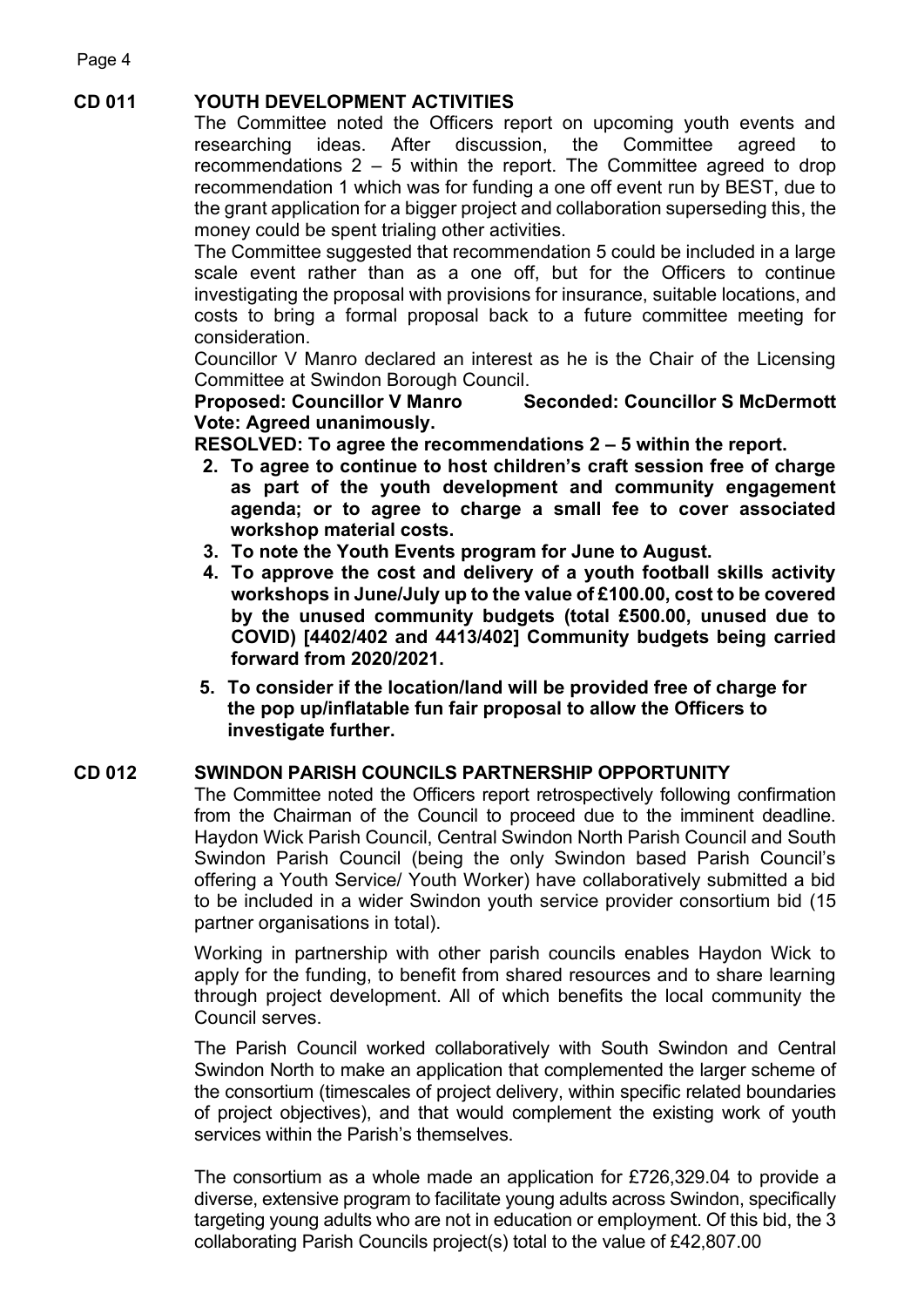**Proposed: Councillor E Baker Lee Seconded: Councillor R Ross Vote: Agreed unanimously.**

**RESOLVED: To continue to progress the partnership funding application for the UK Community Renewal Fund, in collaboration with Central Swindon North Parish Council, Swindon South Parish Council and the other youth service provision organisations across Swindon.** 

## **CD 013 FUNDING**

The Committee noted the Officers report on funding that the Council has applied for with an overview of the successful applications. To date the Council has applied for 12 Grants, with 3 successful, 7 unsuccessful and 2 still pending an outcome. Total funding received to date is £9,500.00 which is to be used for Youth Engagement and the Dementia Café.

## **CD 014 DEMENTIA CAFÉ PROJECT**

Several applications have been received for the Dementia Café Co Ordinator role that the Council is currently advertising. The interviews are set to take place next Friday  $11<sup>th</sup>$  June 2021. Once up and running the café is scheduled to take place on the second and last Wednesday of every month. Training of the new Omi Table will take place on Monday 14 June at 14:00 at the Parish Office, the Committee have bene invited.

## **CD 015 COMMUNITY CHOICES PROJECT**

The Committee noted the report, there were no recommendations to consider. Publications of the community choices project will go live shortly and be advertised on social media and in the Haydon Wick "Living" Magazine. Councillors asked to spread the messaging amongst residents. Once the preferred project is assigned a business plan will be presented to confirm how the Council will achieve the project inline with the £12,000.00 allocated budget. The shortlisted projects for circulation and residents to decide upon are:

#### **1. Youth Project**

To engage a youth worker to develop and increase youth services and activities within the Parish, such as:

- Youth holiday workshops and activities
- Sports activities
- Essential skills development

#### **2. Dementia Café Co-Ordinator & Wellbeing services**

To make Haydon Wick a Dementia Friendly Community through the development of extended Dementia Café services and community spaces.

## **3. Remembrance/Memorial Statue**

To commission a local artist to create a World War memorial sculpture to be positioned at the Haydon Wick Parish Council Office.

# **4. Intergenerational Arts & Cultural Event**

To hold a Winter Wonderland Community Christmas Fair to celebrate Haydon Wick.